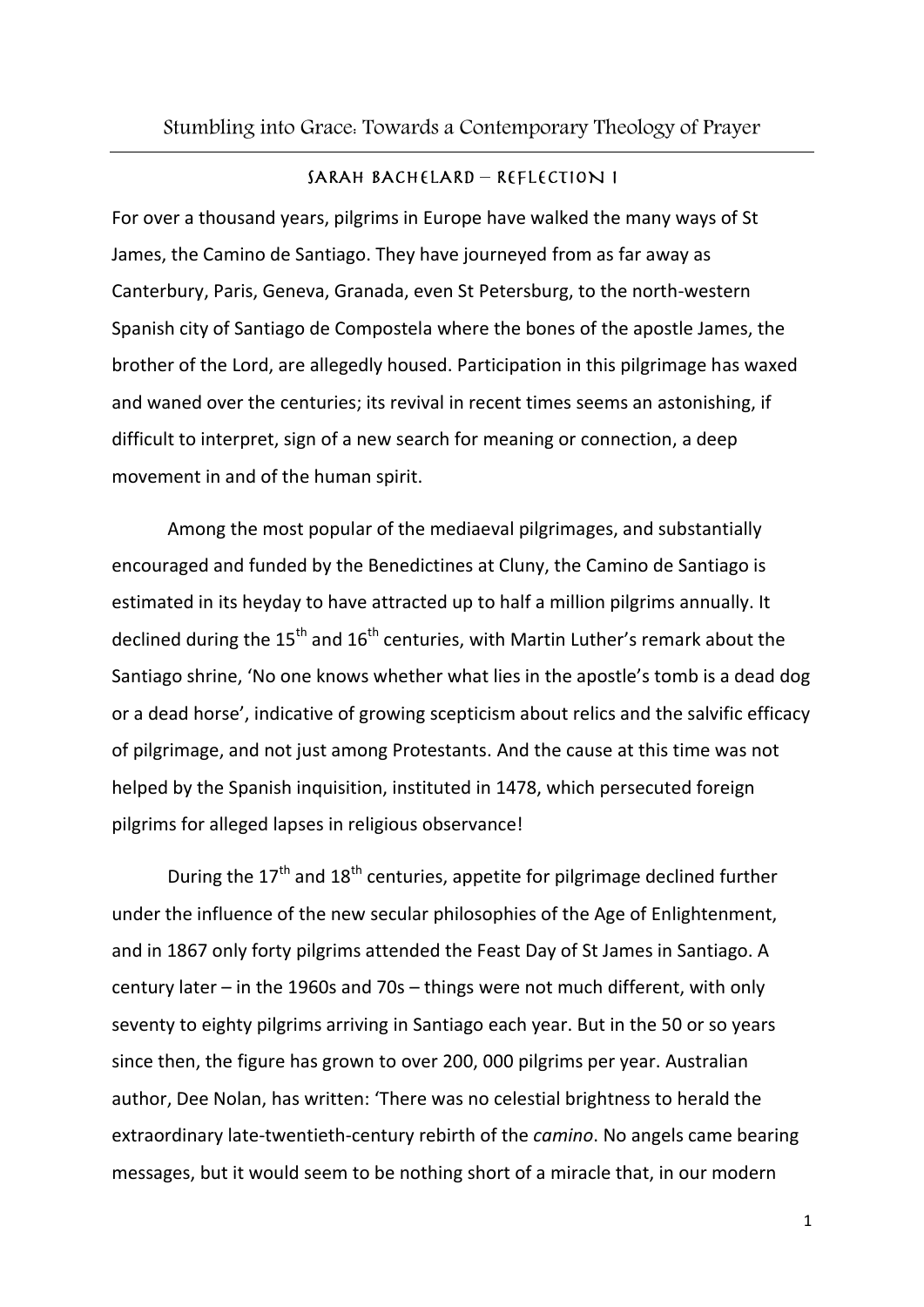times, people from all parts of the world and of every religious persuasion (or sometimes none) increasingly feel the need to retrace the steps of the mediaeval pilgrim'.<sup>1</sup>

Almost two years ago now, I joined the growing throng and walked the most frequented of the routes to Santiago – the Camino Frances – beginning in the French Pyrenees at St Jean Pied de Port and arriving after 800 km and 34 footsore days at Santiago de Compostela, only to continue for three more days on to Finisterra – the end of the earth. It was a profound experience – challenging, humbling, quotidian, and, like all contemplative experience, still changing me, 'I know not how'.

We are here in Rome, another famous pilgrim destination, to explore the question – to put it at its broadest – of spiritual renewal in our world. We are focusing on the role of the monastic tradition in encouraging renewal both within the church and beyond. We are reflecting, in particular, on how the gifts of contemplation might be recovered, deepened and communicated so as to engage with the needs of the modern world through a contemporary theology and practice of prayer. I wonder if fresh insight into these themes might be realised by bringing them into conversation with the spiritual hunger, confusion and renewal reflected in the surprising revival of pilgrimage in our day.

## Spiritual and/or Religious?

**.** 

Most of the pilgrims I met were not, as they expressed it, 'religious' – but many were happy to describe themselves as 'spiritual'. They would have resonated with Father Laurence's aphorism: 'we are not human beings on a spiritual journey, but spiritual beings on a human journey'. They did not apparently feel the need for confessional faith or corporate belonging to support them on this journey; in fact, most would have understood such confession and belonging, particularly as embodied in the

<sup>1</sup> Dee Nolan, *A Food Lover's Pilgrimage to France* (Melbourne: Lantern Penguin Group, 2014), p.7. I am indebted to this source for the historical sketch in the preceding paragraphs.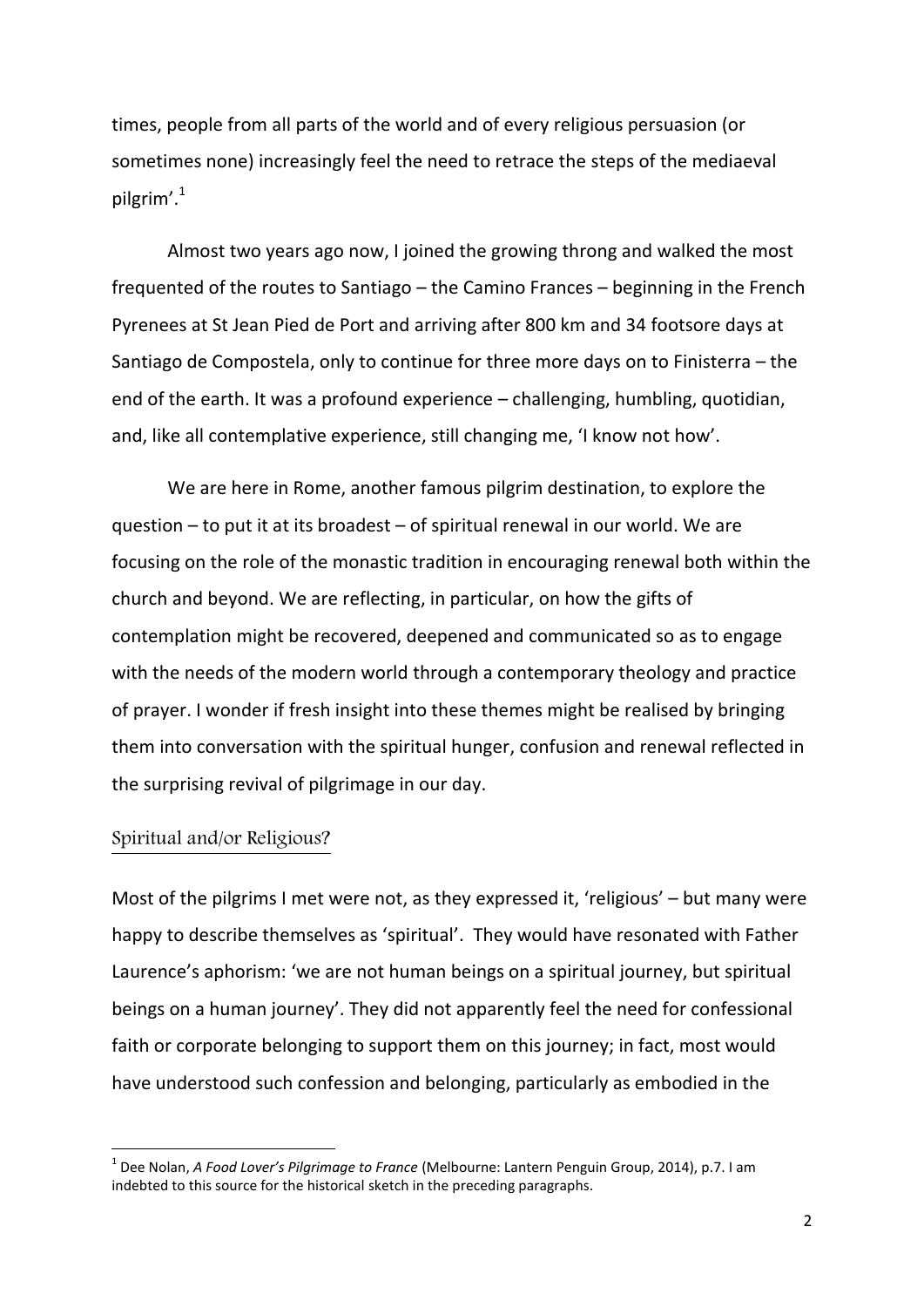institution of the church, as more likely to block than encourage an authentically spiritual life.

The question of what's at stake in the distinction between 'the religious' and 'the spiritual' is actually quite complex. Rowan Williams has suggested that, as commonly drawn, it involves an interlocking set of values and concerns. For those who identify as 'spiritual not religious', 'religion' tends to be associated with selfinterested institutions, rigid dogma, hierarchy and corporate discipline. To commit to one religion seems to imply rejection or hostility towards the claims and commitments of other traditions. On this view, religion is seen as exclusive, potentially intolerant – at worst, murderous. Personally, it can feel coercive and restricting, committing me (in the words of Williams) to practices that mean little to me, … subjecting myself to codes of conduct that don't connect at all convincingly with my sense of who I am or what is creative and life-giving for me'.<sup>2</sup>

By contrast, the spiritual pole of this distinction seems intrinsically more flexible and open-hearted. It 'opens up and resources personal integrity at a new depth<sup>'3</sup> and puts human lives in touch with 'the sacred' dimension of reality, without sacrificing personal liberty and authenticity, or locking its practitioners into 'a tribal mentality, hostile to other sorts of meaning and commitment'.<sup>4</sup> Spirituality is seen to be non-sectarian, inclusive, its authority grounded in lived experience rather than atrophied tradition. No wonder it seems more attractive!

The Benedictine teacher of Christian meditation, Father John Main himself drew what at first glance looks like the same kind of distinction between the 'spiritual' and the 'religious'. He wrote of the 'searching hunger' of many in the younger generation for authentic, personal knowledge of the truth,<sup>5</sup> and explained their rejection of the 'Christian religious structures of the West' on the grounds that

 $\overline{a}$ 

<sup>2</sup> Rowan Williams, 'The spiritual and the religious: is the territory changing?' in *Faith in the Public Square* (London: Bloomsbury, 2012), pp.85-96, 85.

<sup>3</sup> Williams, 'The spiritual and the religious', 85.

<sup>4</sup> Williams, 'The spiritual and the religious', 86.

<sup>5</sup> John Main, *Community of Love* (London: Continuum, 1999), 7.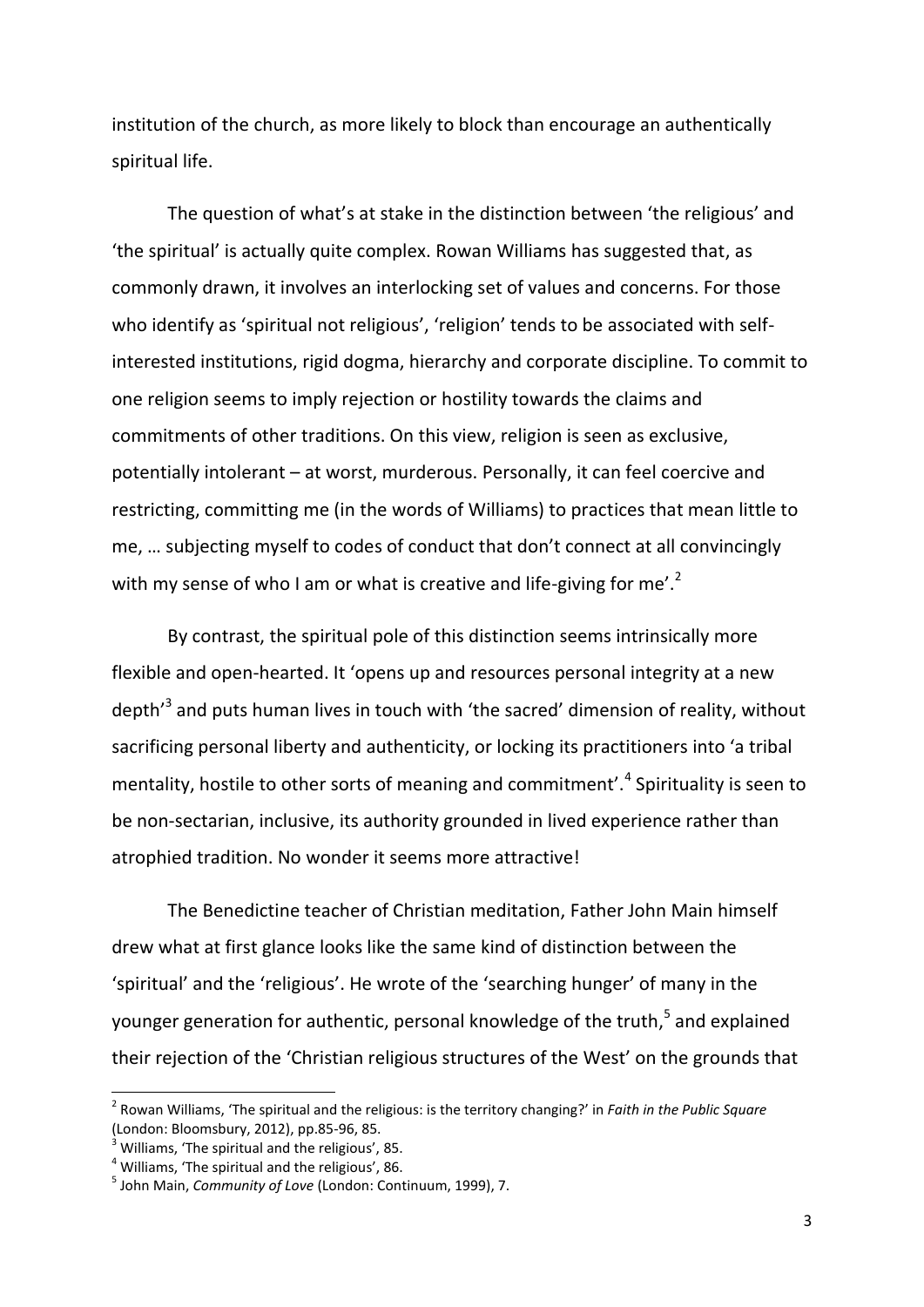'we in the West have become too religious rather than truly spiritual'.<sup>6</sup> In fact, I think, John Main's distinction between the spiritual and the religious is subtly different from the one outlined above. This difference is important as we seek to articulate a contemporary theology and practice of prayer.

For John Main, as for all true teachers of prayer, the point of religious faith is not mere conformity to a belief system, doctrine or pattern of conduct, but the transformation of human life. He knew that communicating access to transformation is necessarily interdependent with lived experience of it. In this context, his criticism of 'religion' and 'religiosity' reflected his experience of a church that purported to speak of transformation, while all too often failing to live it. His distinction between the 'spiritual' and the 'religious' then, is to do with concern for the 'livingness' of faith – the Spirit vivifying what is otherwise a dead letter, a religious 'husk' from which the vital kernel has been lost.

In a letter from the new monastic community he founded with Father Laurence in Montreal, for example, he wrote: 'We cannot rest content with past forms and formulas. We must be on the pilgrimage to find new ways of speaking old truths to contemporary men and women at the profoundest levels'.<sup>7</sup> In another reflection, he described the church as being like 'a city without electricity … lighting its streets with candles while a great power source lay untapped in its midst.<sup>8</sup> And, he insisted, that the church can only proclaim what it is in the process of experiencing, the church can only proclaim what it is.

But this appeal to the necessity of a living encounter with the realities proclaimed and transformation promised by religious faith was in no way, for him, essentially incompatible with theological commitment, disciplined practice and corporate belonging. Yes, the truths of religious faith can only be verified and

<sup>6</sup> John Main, *Monastery Without Walls: The Spiritual Letters of John Main* (Norwich: Canterbury Press, 2006), 90.

<sup>7</sup> Main, *Monastery Without Walls*, 88.

<sup>8</sup> Main, *Community of Love*, 7.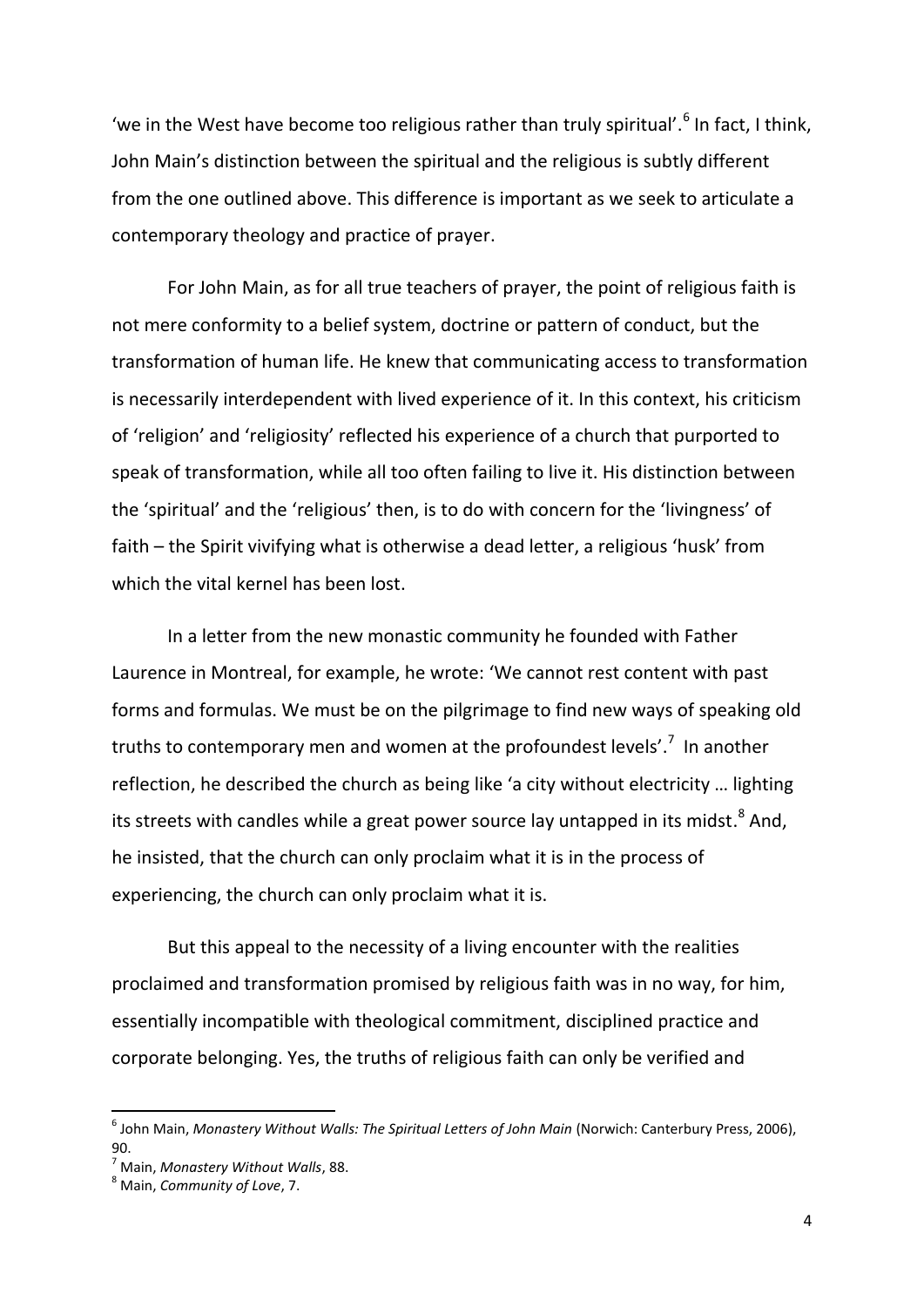communicated authoritatively out of lived experience; yet he would have maintained, I think, that without our being answerable to a reality that transcends us, and our contemporary preferences and conceptions of life, neither is authentic spiritual realisation and growth possible.

Because the problem, of course, is the way contemporary so-called 'spirituality' can be self-enclosed and even narcissistic, annexed to projects of the self. When disconnected from its roots in a larger story, community and accountability, spirituality and spiritual practice can be (perhaps unintentionally) reduced to a lifestyle resource, 'wealth we can live by', to paraphrase the title of a recent book.<sup>9</sup> And although it is by no means necessarily a 'bad' thing that someone might pursue a personal experience of deeper peace, centredness or connectedness, there remains a question about how deep this kind of spirituality is allowed to take us, how critically it can engage our pre-existing desires, self-understanding and identity. As Williams has pointed out, 'post-religious spirituality' tends to begin with the assumption that we choose what we are going to do and what kind of life we want. The spiritual dimension of life might be sought as a kind of supplement to *augment* our experience or ameliorate our suffering – meditation as a practice for relaxation or performance enhancement, for example. But the sense that we might be answerable with our lives to a reality we did not originate, and a call whose ramifications we cannot see – well, that's another matter altogether.

Here, then, is the context for our seeking a renewed theology and practice of prayer. On the one hand, we must take seriously the holy impatience of our contemporaries with authoritarian, formulaic, self-righteous, self-sufficing religiosity and religious systems. On the other hand, we must seek to open the possibility of that encounter with transcendent reality which saves the 'spiritual' from being just another lifestyle option, a consumer preference in a marketplace of self-chosen

<sup>&</sup>lt;sup>9</sup> Williams, 'The spiritual and the religious', 85. Williams refers to Danah Zohar and Ian Marshall's book, *Spiritual Capital: wealth we can live by*.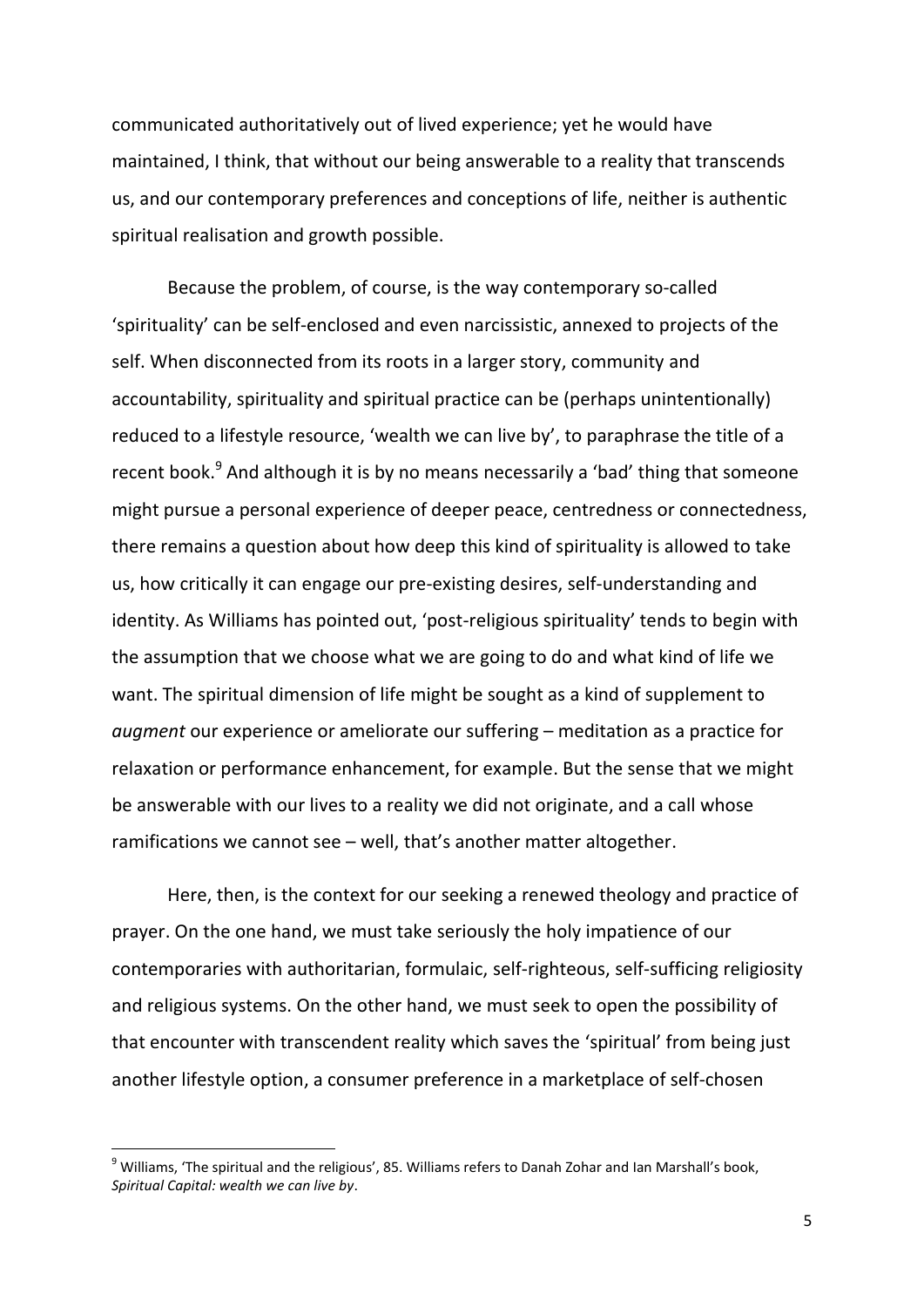identity and value. The concept of 'transformation' allows us, I believe, to engage both these aspects of our situation.

## Transformation

**.** 

What is it that we contemplatives are called to offer our world? I claimed earlier that the invitation and gift of an authentic spiritual tradition is the transformation of human life. This might seem to suggest just another project of the self – a selfconscious program for achieving sanctity or Enlightenment. But the transformation in question involves a comprehensive decentring of the self which issues in a way of being that is life-giving, life-bestowing. Speaking in Christian idiom, it's a way of being that shares in the energy of God's own life, reconciling, liberating and loving.

But what does this mean in practice? The notion of 'transformation' is appealed to in many contexts, and can feel rather slippery. What are we really talking about?

One way or another, all the great spiritual traditions testify to the possibility of experiencing a profound shift in our human subjectivity, our personhood. This involves a movement from being unconsciously identified with our individual, separate, alienated selves and enslaved by what Richard Rohr calls our 'programs for happiness', $^{10}$  to awakening, receiving or realising ourselves such that we enter into a fundamentally different relationship with reality. Instead of being completely driven and obsessed by our ego-ic needs for security and approval, often fearful and threatened, we become open to a larger dimension and conscious of a deeper belonging. For someone on the journey of transformation, it's not that all suffering, frustration and disappointment goes away, but our perception and experience of it alters. New possibilities for being emerge, even though our circumstances may not appear dramatically to change.

<sup>&</sup>lt;sup>10</sup> In a talk, 'Emotional Sobriety: Rewiring Our Programs for Happiness' available through the Center for Action and Contemplation, [\(http://store.cac.org/Emotional-Sobriety-Rewiring-our-Programs-for-Happiness-](http://store.cac.org/Emotional-Sobriety-Rewiring-our-Programs-for-Happiness-MP3_p_209.html)[MP3\\_p\\_209.html\)](http://store.cac.org/Emotional-Sobriety-Rewiring-our-Programs-for-Happiness-MP3_p_209.html).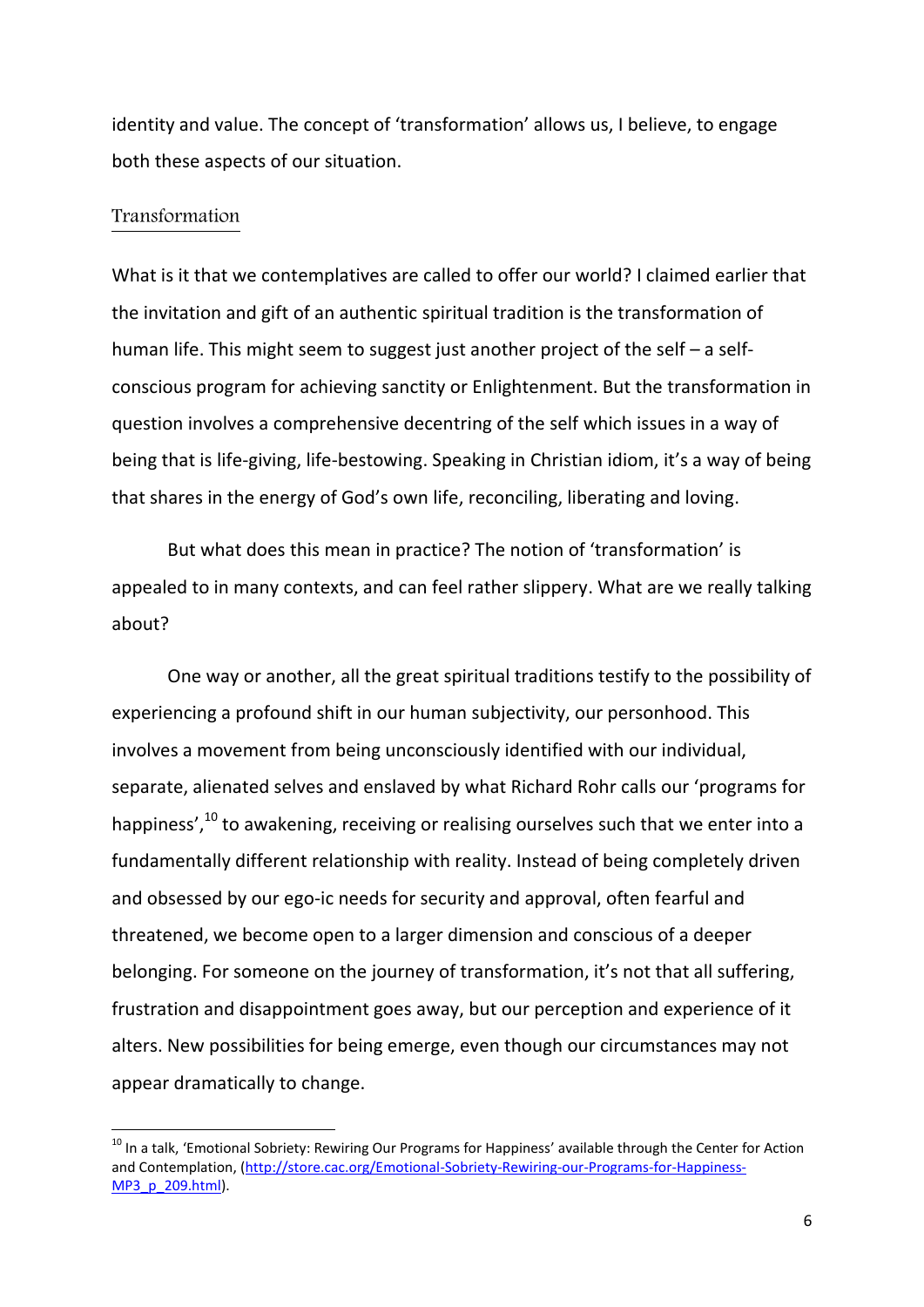This process of the transformation of our subjectivity can take the form of an apparently sudden breakthrough or realisation, but mostly it occurs in stages – which is why the spiritual life is often conceived of as a journey or pilgrimage. The first part of the journey is always to do with coming home to ourselves, 'finding' or knowing ourselves more fully. For although the 'small', separate self is called, ultimately, to be fully yielded, let go or transcended, we seem first to need to be *reintegrated*, restored to ourselves and to community. This involves the experience of deepening wholeness, the healing of wounds, a release from unhelpful scripts and patterns of behaviour. It's a process that demands practices like acceptance, forgiveness, compassion and truth-telling, the acknowledgement of hurts and dividedness.

There are many examples of this dimension of the process of transformation in the gospels. I think of the Samaritan woman at the well, shunned by her community and seemingly adrift in her own life, empowered to relate differently to her history and her neighbours after she's seen and accepted by Jesus (John 4. 7-30). I think of Zacchaeus converted from his grasping after financial security (he's a greedy tax collector, remember). He is met in his shame and so released to offer restitution and hospitality to others (Luke 19. 1-10). And there's the Gerasene demoniac liberated from tormenting self-alienation, restored to himself and so to playing his part in the well-being of his community (Mark 5. 1-20).

A particularly powerful expression of the dynamics of this process of reintegration is narrated in John's gospel, in the final appearance of the risen Jesus to Peter (John 21. 1-19). In this episode, the disciples are depicted as having returned to their old lives, fishing again in Galilee, as if their life with Jesus had never been.<sup>11</sup> They share breakfast with him over a 'charcoal fire' like the fire (*anthrakia*) over which Peter had denied Jesus three times in the High Priest's courtyard. And after breakfast, recapitulating this three-fold denial, Jesus asks Peter three times if he loves him.

<sup>&</sup>lt;sup>11</sup> Rowan Williams, *Resurrection: Interpreting the Easter Gospel*, second edition (Cleveland, OH: The Pilgrim Press, 2002), 27-28.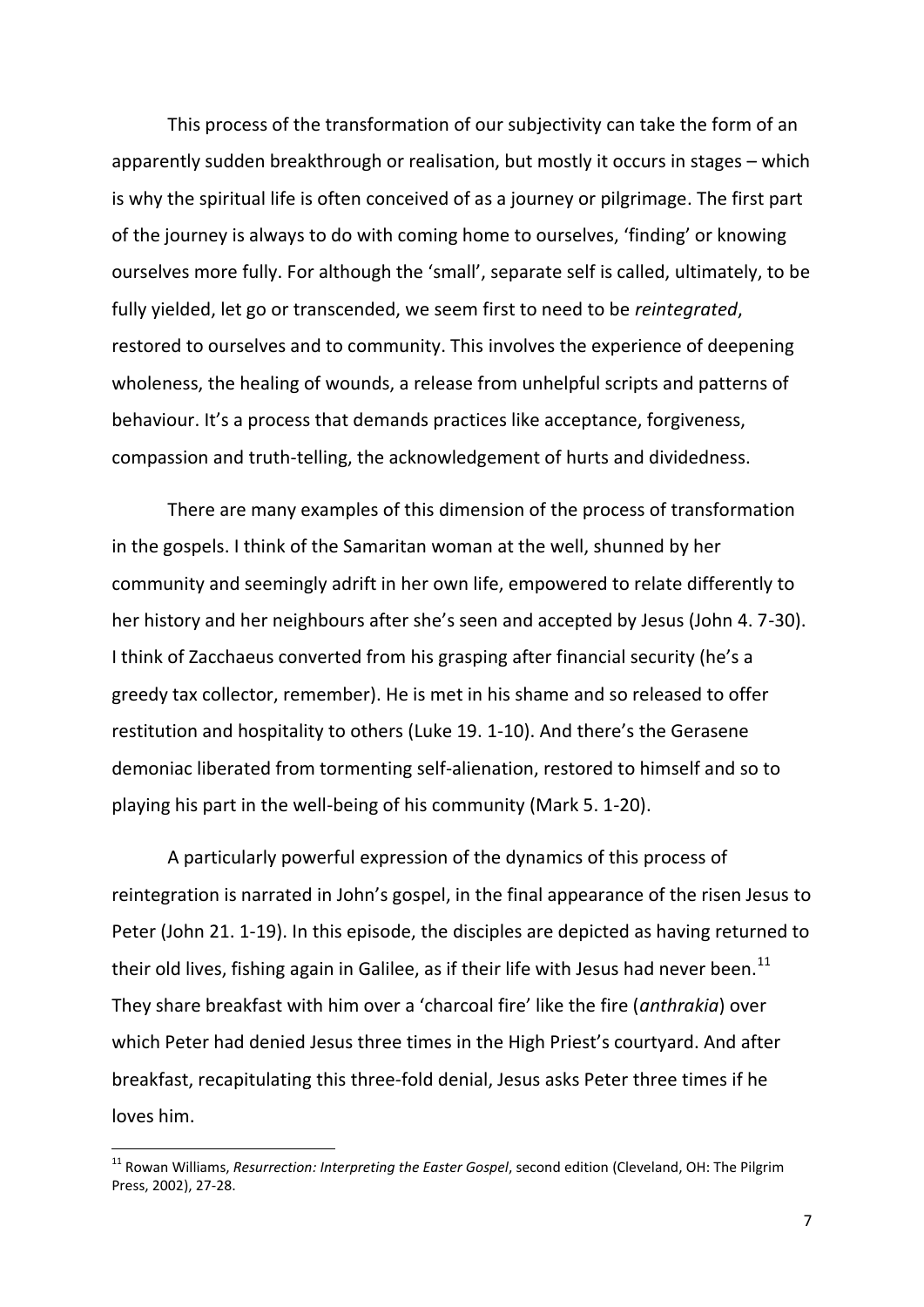Rowan Williams notes that in this exchange Jesus addresses Peter as 'Simon, son of John' – the name he had when he was first called to discipleship. 'Simon has to recognize himself as betrayer: that is part of the past that makes him who he is. If he is to be called again, if he can again become a true apostle, the "Peter" that he is in the purpose of Jesus rather than the Simon who runs back into the cosy obscurity of "ordinary" life, his failure must be assimilated, lived through again and brought to good and not to destructive issue'.<sup>12</sup>

In this story we see how the experience of being restored to ourselves is sometimes, and necessarily, painful. It's not that Peter's being led to own and acknowledge his betrayal is a precondition of being forgiven in the sense that Jesus requires a little groveling before being willing to show mercy. It is rather that, unless Peter can be present to the full truth of himself and what he has done, then he cannot be given back to himself and called into renewed relationship. Without this acknowledgement and naming, a part of himself would have to be resisted, avoided, covered over perhaps by self-loathing. He needed, as one author has put it, to 'make peace with his actualities' – and that's not easy.<sup>13</sup> Forgiveness is freely offered to Peter, but it costs him something to receive the gift.

So the identities given back to those who encounter Jesus in the gospels are transformed. They are no longer enslaved in quite the same way by woundedness, fear, habitual responses or the projections of others, no longer uncritically enmeshed in what Thomas Keating has called the 'false-self system'. Nevertheless, though enlarged, these identities remain (apparently) separate, 'finite', egoic.<sup>14</sup> And the New Testament, together with the spiritual wisdom of other traditions, proclaims the possibility of a further transformation of subjectivity. This involves not only the

<sup>12</sup> Williams, *Resurrection*, 28-29.

<sup>13</sup> The words are Geoffrey Wolff's in *The Duke of Deception*, cited in Vivan Gornick, *The Situation and the Story* (New York: Farrar, Straus and Giroux, 2001), 111.

 $14$  Cynthia Bourgeault, 'Beatrice Bruteau's "Prayer and Identity": An Introduction with Text and Commentary', in *Spirituality, Contemplation & Transformation: Writings on Centering Prayer*, Thomas Keating OSCO et al. (New York: Lantern Books, 2008), 120-121.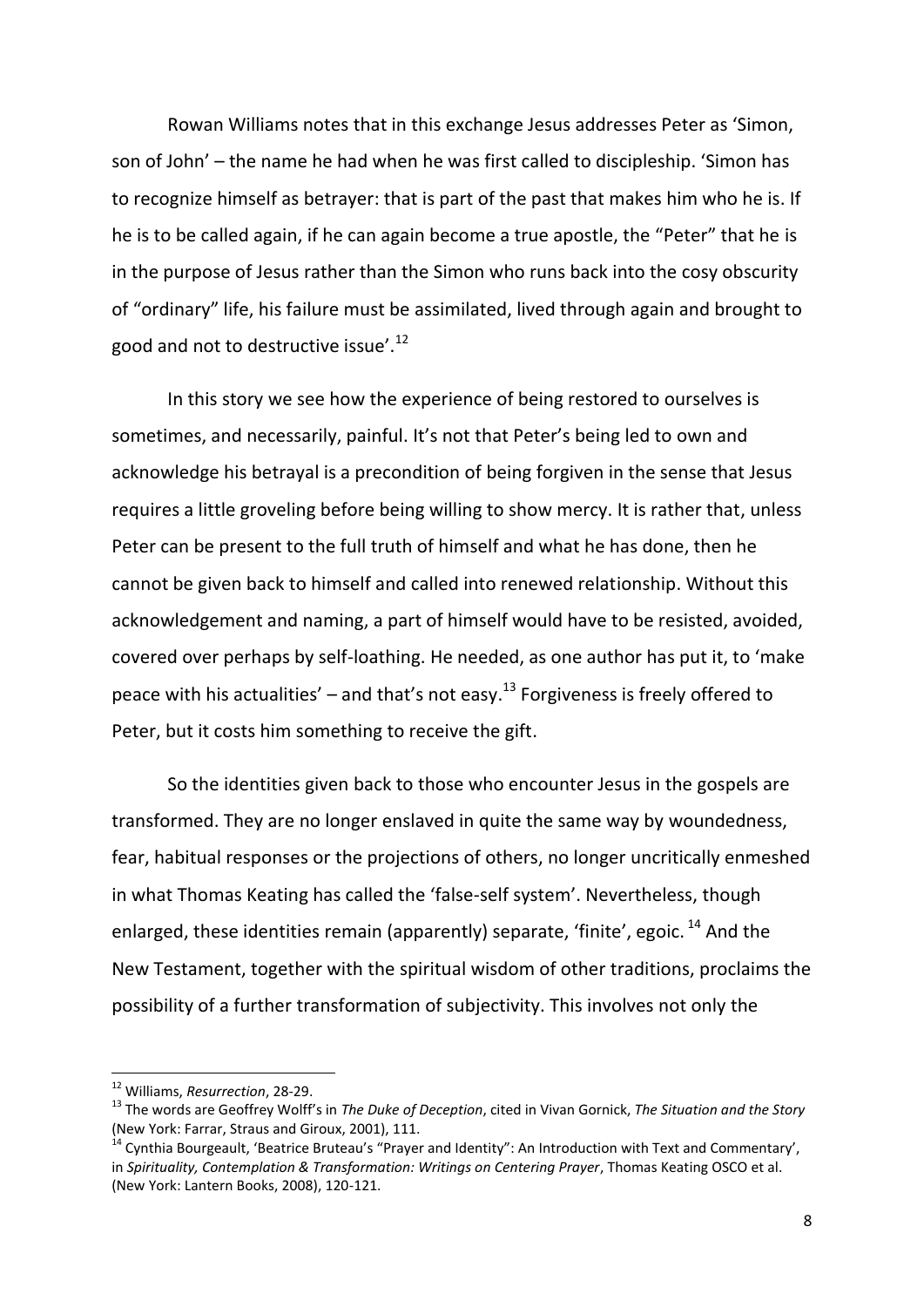healing and partial liberation of the self, but the transcendence of finite, separate selfhood altogether through transforming union with God.

This is what Jesus prays for on behalf of his disciples as he prepares for his death. 'As you Father, are in me and I am in you, may they also be in us … I in them and you in me, that they may become completely one' (John 17. 21, 23). St Paul writes of his experience of having been divested of his separate self, 'crucified with Christ', such that 'it is no longer I who live, but it is Christ who lives in me' (Gal. 2.19- 20). And St Peter understands that through Jesus, we are given the possibility of becoming sharers 'in the very being of God' or (in the NRSV translation) 'participants of the divine nature' (2 Pet. 1.4).

John Main returns time and again to this theme of radical self-transcendence through transforming union with God. He is concerned that most Christians lack a felt sense that this is indeed the promise and authentic trajectory of every human life. We are too unambitious, too willing to settle for less than we are called to.<sup>15</sup> Main speaks of this journey into union in terms of the transcendence of selfpreoccupation and self-consciousness.<sup>16</sup> He writes of experiencing our being as grounded in God by 'falling into the depths of love … with a complete "letting go", knowing for ourselves 'the great fact of all existence' that our 'being is from Being itself' (with a capital 'B').<sup>17</sup> 'The human heart', he says, 'longs for union – with ourselves, with others, with God. One side of us seeks to preserve our separateness, but our Godlikeness is stronger than this egoism. It makes our hearts restless until we find the peace of union'.<sup>18</sup> 'In the depth of our being', he goes on, 'we are relentlessly summoned by a love that will not give up, to realize our union with God in whom we have our being'.<sup>19</sup>

<sup>15</sup> See 'The Christian Crisis' in *The Present Christ: Further Steps in Meditation* (London: Darton, Longman & Todd, 1985), 70-79, 71; and 'Belief and Faith' also in *The Present Christ*, 41-48.

<sup>16</sup> Main, *Monastery Without Walls*, 88.

<sup>17</sup> Main, *Monastery Without Walls*, 79.

<sup>18</sup> Main, *Monastery Without Walls*, 90-91.

<sup>19</sup> Main, *Monastery Without Walls*, 91.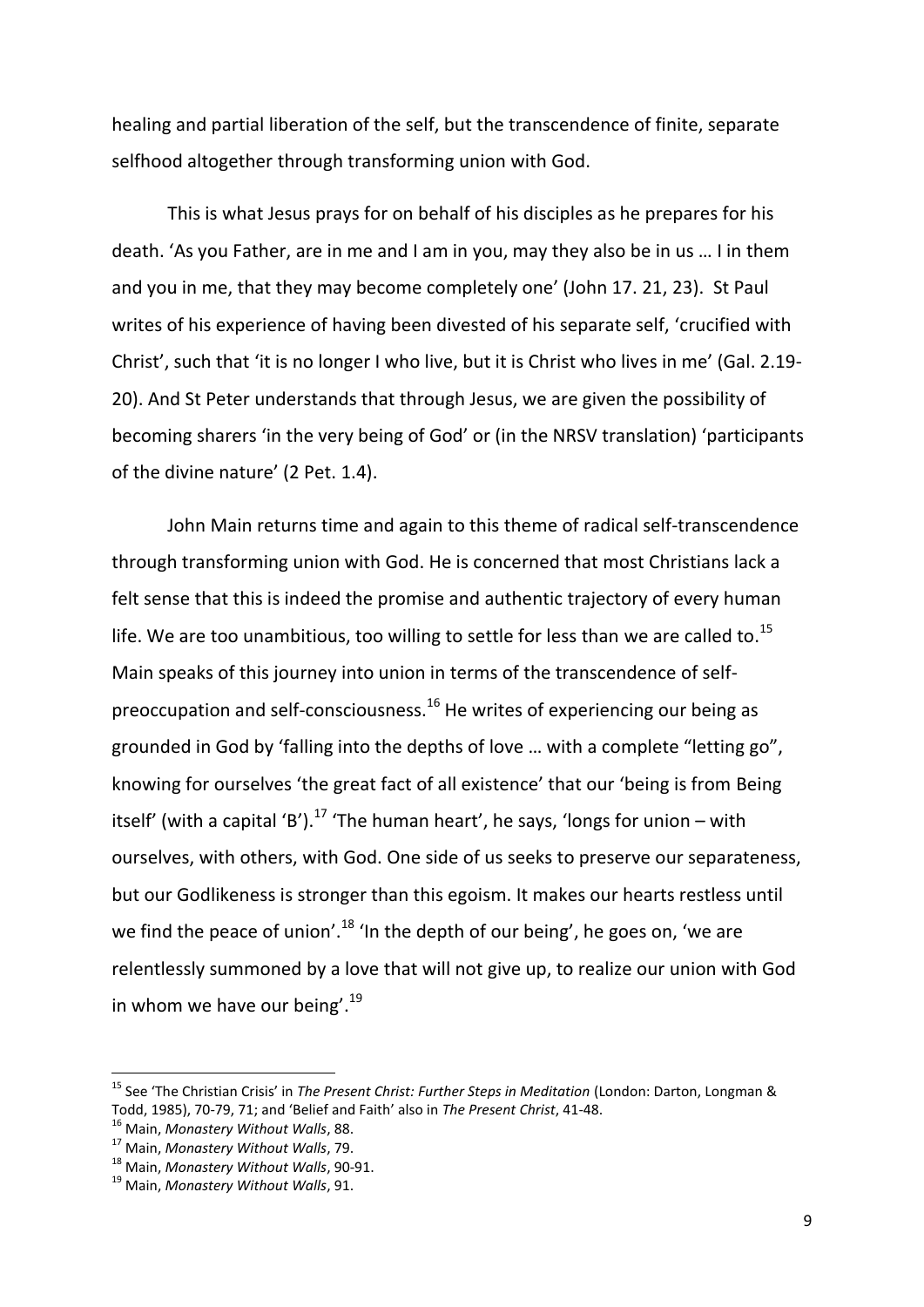Not many, perhaps, realise this union fully in their lifetime. And it is important to recognise that the reality of union and our realisation of it are distinct things. In one of his last talks, Thomas Merton said: 'In prayer we discover what we already have. You start where you are and you deepen what you already have, and you realize that you are already there. We already have everything, but we don't know it and we don't experience it. Everything has been given to us in Christ. All we need is to experience what we already possess.'<sup>20</sup> Indeed, 'at any moment you can break through to the underlying unity which is God's gift in Christ'.<sup>21</sup> In one sense, then, there is nowhere else to get to; we don't have to worry – we're already here, in God. St John of the Cross maintains that God is present in all souls, as in all created realities, in a ""natural" union of God and the self'.<sup>22</sup>

And yet, it does make a difference whether we are on the way to what John of the Cross called the '"supernatural" union of "likeness that comes from love"', the union that comes from loving relation.<sup>23</sup> Commenting on why this matters, Williams explains: 'The question put to the believer is about the ultimate direction of his or her life. For the sake of *what* do we live? If the answer to that is in terms of selfdirected concern or finite matters in general, the human subject is failing to respond to the deepest vocation of its being, the call to "likeness", the central paradox that human fulfilment is in going beyond the confines of the self and the tangible world to share the freedom of God'. $24$ 

The state of union, in other words, is the full truth of our existence if only we would come to know it. John Main writes, the 'realization of oneness is the *raison d'etre* of all consciousness. Unless we are on the way to this realization our life lacks meaning and we live our life as if it were a battle against discontent rather than as a

<sup>&</sup>lt;sup>20</sup> From a talk that Thomas Merton gave at the Cistercian monastery, Our Lady of the Redwoods, as recorded by David Steindl-Rast - September, 1968 (accessed

[http://www.gratefulness.org/readings/dsr\\_merton\\_recol.htm,](http://www.gratefulness.org/readings/dsr_merton_recol.htm) 11 March 2015).  $21$  Cited in Cynthia Bourgeault, 'Centering Prayer and Attention of the Heart'.

<sup>&</sup>lt;sup>22</sup> Rowan Williams, *The Wound of Knowledge: Christian Spirituality from the New Testament to Saint John of the Cross*, second edition (Cambridge, MA: Cowley Publications, 1991), 176.

<sup>23</sup> Williams, *Wound of Knowledge*, 176.

<sup>24</sup> Williams, *Wound of Knowledge*, 176.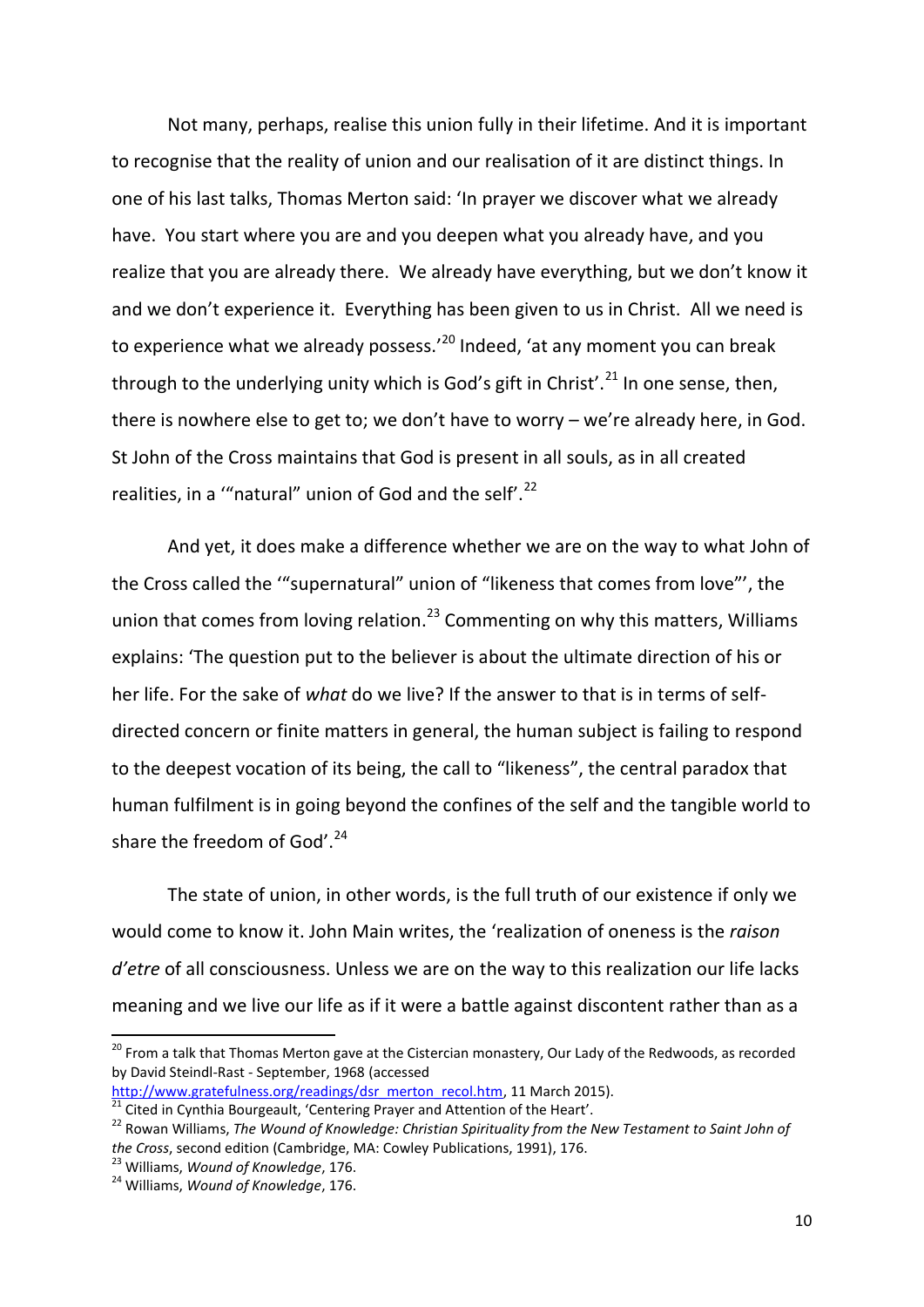celebration of joy in the fact that we *are*. The only ultimate tragedy in our life would be never to realize any part of this oneness and to remain bound by our limitations'. 25

In our realisation of this joy and this union, or at least as we journey towards it, we increasingly make God known. The character of the divine life becomes visible to the extent we allow it to form and shine through our lives. The gift of this to others is that by offering ourselves up, opening ourselves for this radical transformation of our consciousness, the character of our love is profoundly changed. Cynthia Bourgeault writes: 'The reason for undergoing this transformation is not personal self-realization or even the personal experience of "transforming union", but to be able to participate fully here and now in the generative, kenotic energy of the Trinity, which makes itself fully manifest in the act of giving itself away'. She goes on: 'Nucleated selfhoods cannot do that. The [separate human self] is inherently unstable, anxiety-ridden, and prone to judgement (even violence) when it senses itself threatened. Only as we become free of this limited, "stuck" definition of ourself can we flow into one another and into life in true Gospel fashion, loving our neighbour as ourself<sup>'.26</sup>

This might sound abstract, a bit too ethereal, but it has concrete effects we can recognise. Think of the story of St Francis embracing the leper – not as an act of charity from a safe distance (good Francis sincerely reaching out to the poor), but as an expression of communion and his felt sense of identity, of at-oneness with everyone. Think, too, of Thomas Merton's famous account of his sudden realisation one day, in a shopping district in Louisville, 'on the corner of Fourth and Walnut', that 'I loved all those people, that they were mine and I theirs, that we could not be alien to one another even though we were total strangers'.<sup>27</sup> In just the same vein, St John of the Cross understood that the state of union means that we see the world as

<sup>25</sup> Main, *Present Christ*, 104.

<sup>&</sup>lt;sup>26</sup> Bourgeault, 'Beatrice Bruteau's "Prayer and Identity", 113-114.

<sup>27</sup> Thomas Merton, *Conjectures of a Guilty Bystander* (Tunbridge Wells: Burns & Oates, 1995), 156.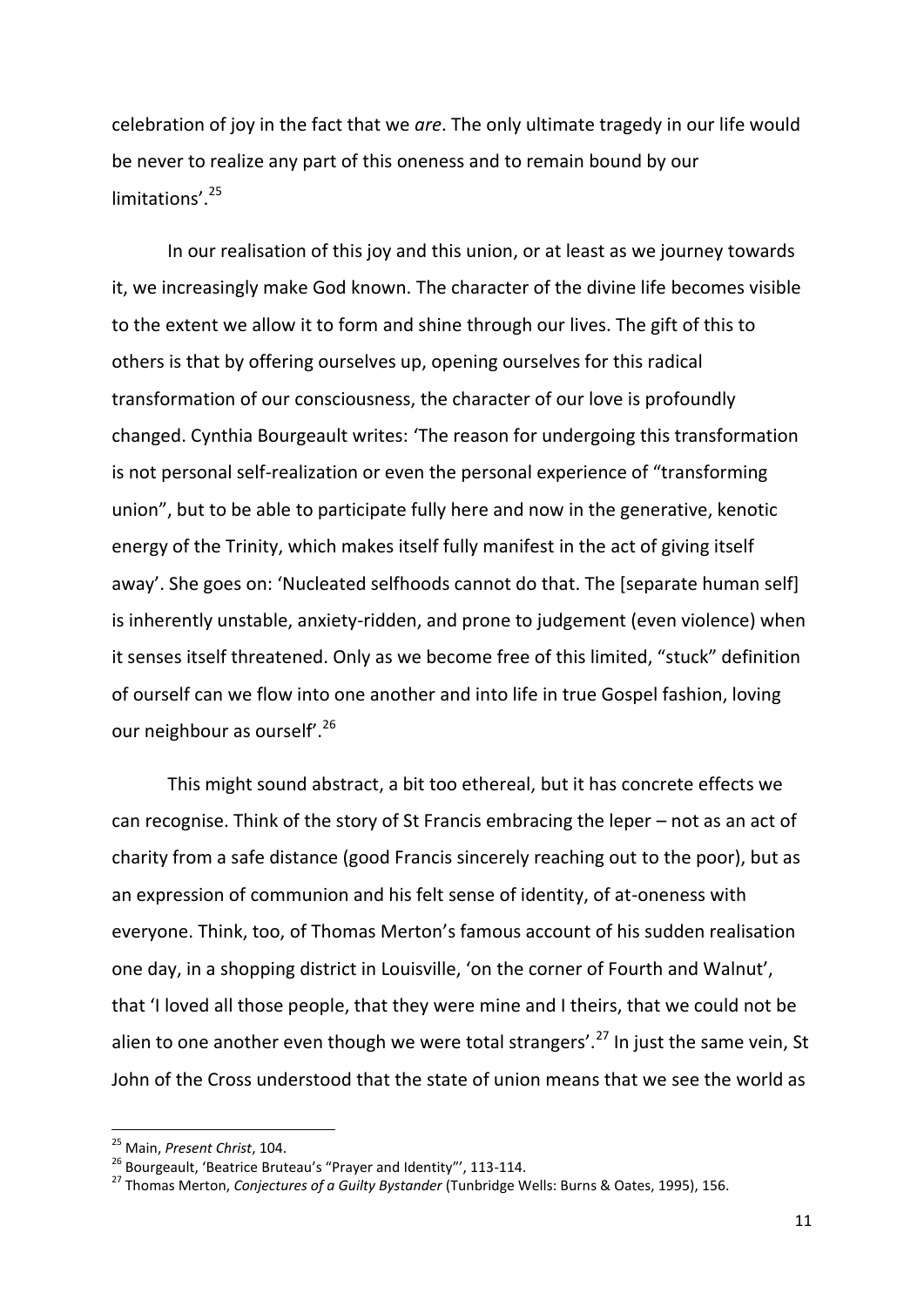God sees it, and this necessarily involves a 're-conversion to creatures'.<sup>28</sup> To quote Merton again: 'Then it was as if I suddenly saw the secret beauty of their hearts, … the person that each one is in God's eyes. If only they could all see themselves as they really are. If only we could see each other that way all the time'.<sup>29</sup>

## Dying to Live

So we have a gospel to proclaim! News of the possibility of the radical transformation of our identities; the realisation of our communion with the source of all life – God's life-generating love.

But how does this transformation happen? How do we give ourselves to it? As I've already intimated, the Christian tradition understands it as a movement of selfdispossession and not just self-fulfilment. We let go the ego-ic self and this means it is a paschal journey. We die into life. By his own journey through death and into resurrection life, Jesus has gone ahead to show us the way. He has created a path for us to follow and the confidence (through faith) to entrust ourselves to it. But all of us must make this passage for ourselves, surrendering to our own journey to life through death.

I want to highlight two elements in particular that distinguish this paschal journey from generic notions of spirituality or spiritual experience. First, this journey involves the dynamic of answerability, the experience of being responsive to a call we have not invented and which leads us always beyond our previous securities, beyond any illusion that we can master or control our progress. 'You did not choose me', Jesus tells his disciples, 'but I chose you' (John 15.16). On this understanding, the spiritual journey is not about aiming to achieve a particularly holy persona or enjoying a certain life-style experience, but responding to a reality that transcends us, a reality prior to us and authoritative over us.

<sup>28</sup> Williams, *Wound of Knowledge*, p.188.

<sup>29</sup> Merton, *Conjectures of a Guilty Bystander*, 158.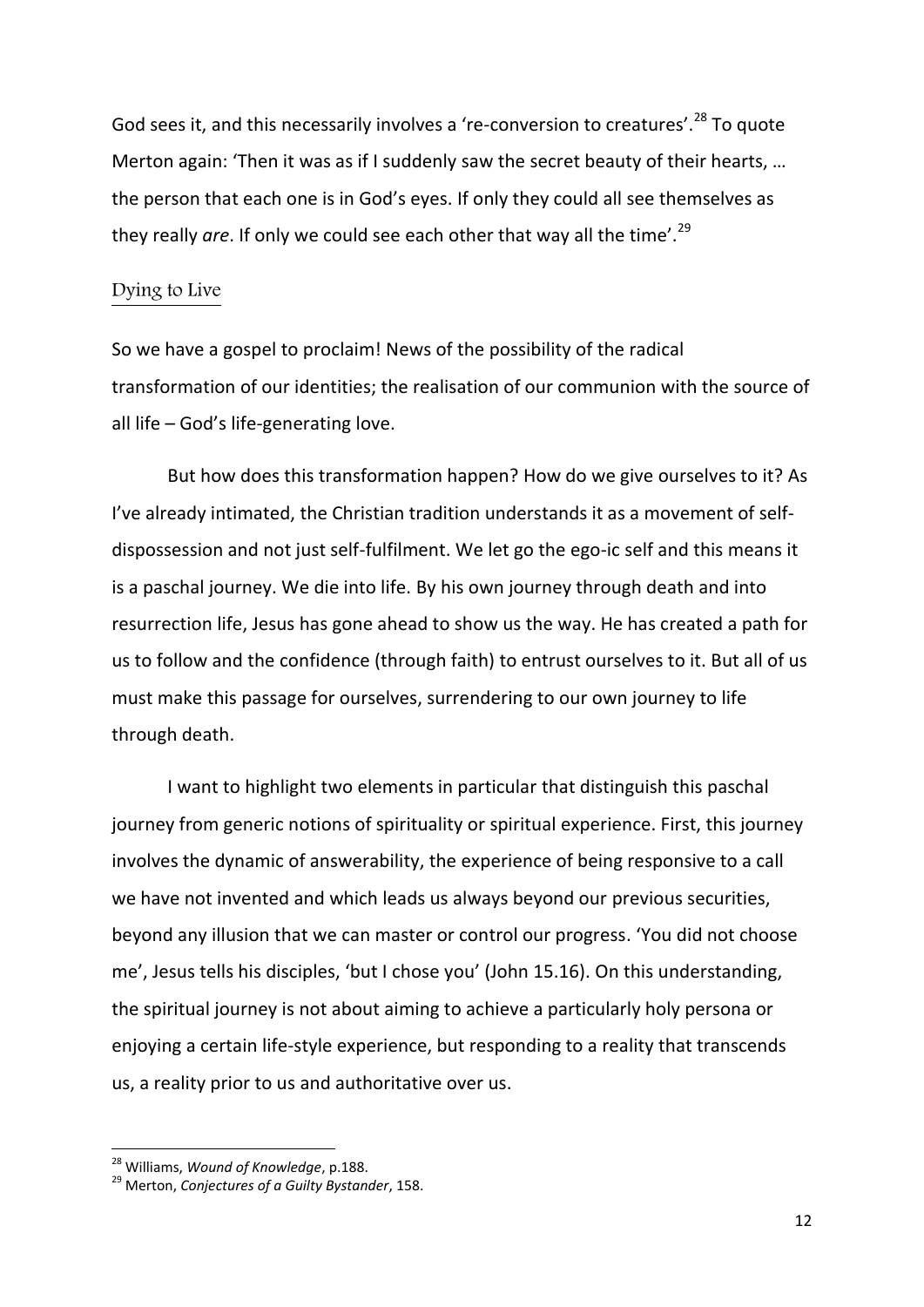Almost always responding to this call involves a comprehensive and painfully 'self-displacing process';<sup>30</sup> it leads us into the desert, the night, beyond our settled belonging and identity into uncertainty and unknowing. Williams speaks of the decision to 'obey' Christ as 'an acceptance of the hidden God and his strange work, the God who is attained only through stripping and the purgation of his "consuming fire"' (Heb. 12.27).<sup>31</sup> And again – we must not 'spiritualise' this. It's not about selfconscious holiness or anything particularly dramatic, but the transformation that is wrought in us as we bring our ordinary lives – including our sufferings, disappointments, boredom and disillusion as the place where God will work in and through us to open our hearts and deepen our love.

This means, then, that the spiritual journey demands the whole of us. We are always tempted to hold something back, to retain some foothold in the identity we have known till now, some backdoor for the fearful and controlling ego which constantly seeks to have life on its own terms. But Jesus says simply: 'Follow me', and he gives short shrift to those who seek to hedge their bets or hang onto some piece of their life not yielded to the way. $32$ 

In the process of transformation, John Main says, 'no part of ourselves, no aspect of our total human sensitivity is lost or destroyed'.<sup>33</sup> Yet this is true only as we yield ourselves fully, receiving ourselves back as gift on the other side of what promises annihilation. We resist this total self-giving. 'What we try to do', he says, 'is to maintain observation points, base camps along every stage of our development. Each of these little camps is an outpost of the central H.Q. of the ego'.<sup>34</sup> But as that great 'spiritual teacher' Judi Dench so wisely expresses it in *The Best Exotic Marigold Hotel*, it's like being in the surf – as long as we resist the waves, trying to stay in

 $\overline{a}$ 

 $30$  Williams, 'The spiritual and the religious', p.92.

<sup>31</sup> Williams, *Wound of Knowledge*, 21.

 $32$  Consider, for example, the story of the rich young ruler who went away sad because he was unable to let go his many possessions, the injunction to 'let the dead bury the dead', and the 'hard saying' that no one who puts their hand to the plough and looks back 'is fit for the kingdom of God' (Luke 9.62).

<sup>33</sup> Main, *Present Christ*, 82.

<sup>34</sup> Main, *Present Christ*, 106.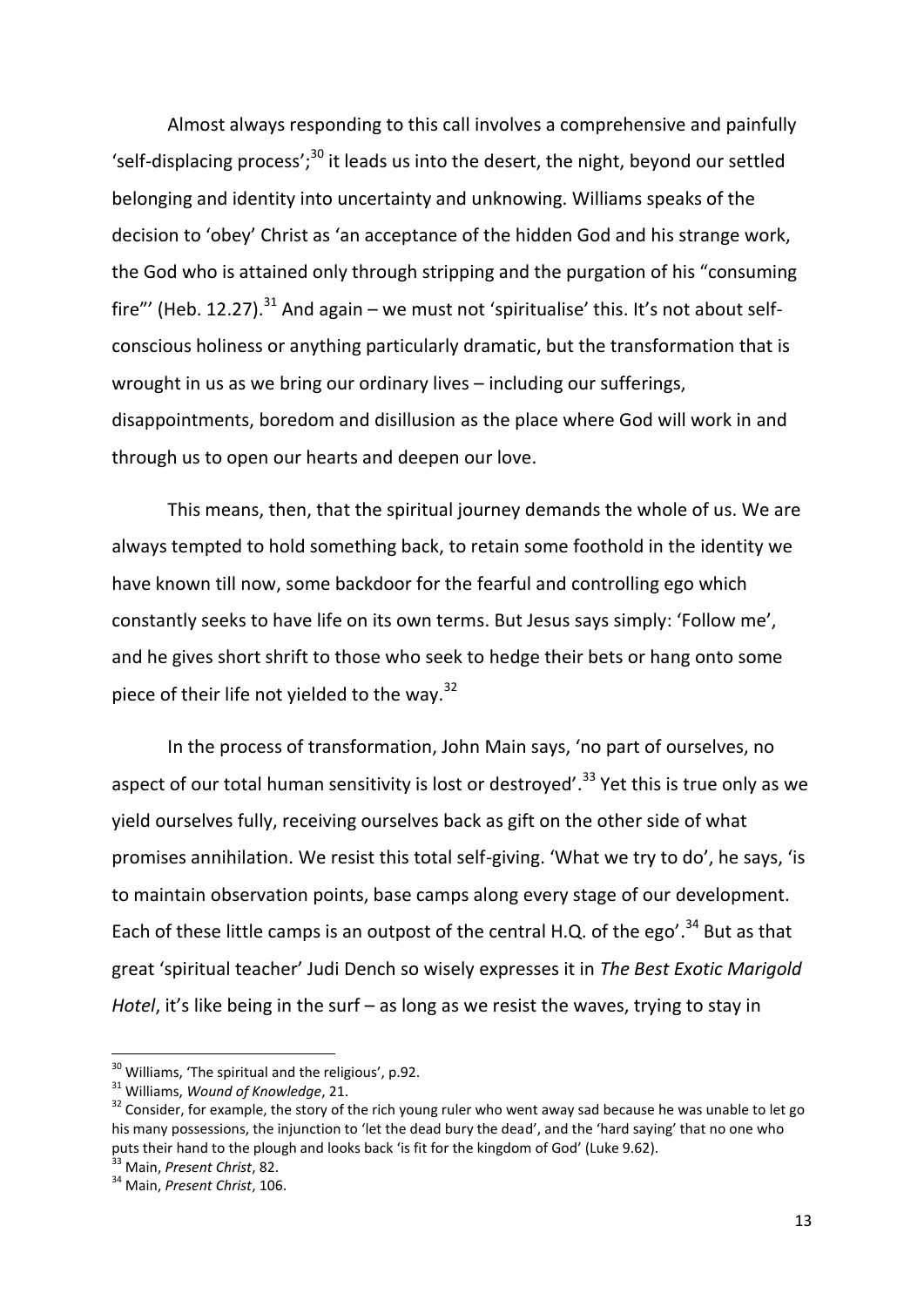control on the edge, we remain separate from the greater life. Only by diving in, going under ('dying'), do we come out alive on the other side.

Religious life offers an embodying structure for these twin imperatives of answerability and total self-giving. We are answerable to God alone, but we must learn how to hear aright. Ideally, a religious community draws us into practices of deep listening and true obedience, teaching us to discern between the whims and self-delusions of the alienated ego and the call of God. In the company of fellow pilgrims and guided by a tradition, we discover how God has spoken to others in and through the Scriptures, we enjoy communion with God and with others by sharing in the sacraments and prayer. And at the same time, the very bodiliness and materiality of religious life teaches us the ordinariness and whole-heartedness of the self-giving demanded by the journey of transformation.

Monastic life makes all this vividly apparent. St Benedict's Rule lays down a way of life by which, in every aspect of life, answerability or obedience to God may be practised. 'My words are meant for you, whoever you are', Benedict writes in the Prologue, 'who laying aside your own will, take up the all-powerful and righteous arms of obedience to fight under the true King, the Lord Jesus Christ'.<sup>35</sup> And off he goes to detail patterns of praying and sleeping, eating, working, leadership, dispute resolution and corporate life. Every feature of this life – the use of time, gestures of the body, patterns of silence and speech, solitude and community – is designed to make visible the reality of Christ's presence and open the monks more fully to transforming encounter with that presence.

Of course, we know that in religious life and religious institutions all this can go badly wrong. The embodying structure ends up becoming a complacent end in itself, stifling or shutting up the way of transformation, rather than intensifying and enabling it. Jesus made just this criticism of the religious establishment of his day:

<sup>35</sup> Prologue, *The Rule of Saint Benedict*, trans. Anthony C. Meisel and M.L. del Mastro (New York: Image Books, 1975), 43.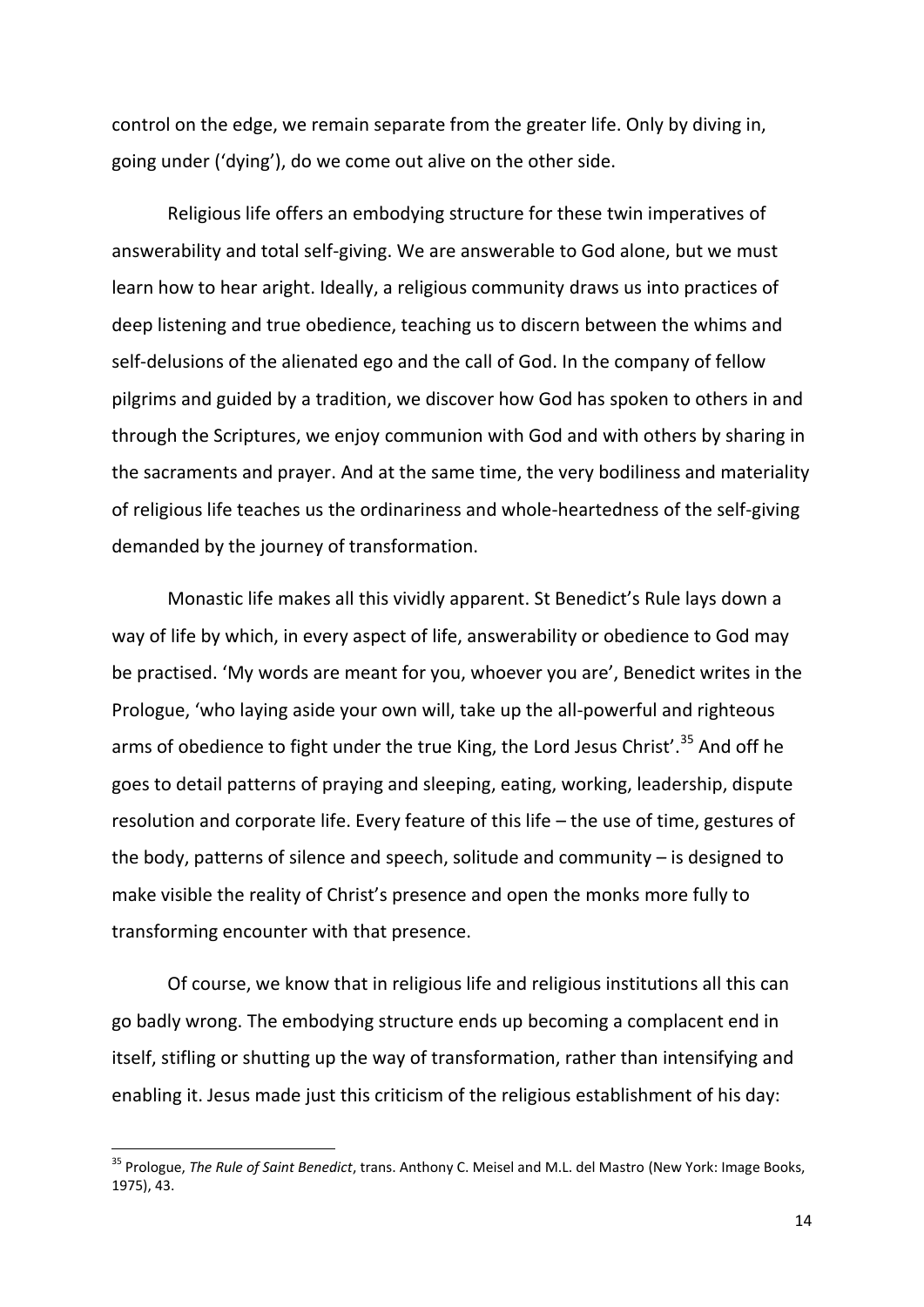'Woe to you, scribes and Pharisees, hypocrites! For you lock people out of the kingdom of heaven. For you do not go in yourselves, and when others are going in, you stop them' (Matthew 23. 13). I'll come back to this in a later talk. For now – the point I emphasise is that the journey of transformation into Christ-likeness, into radical union with self-dispossessing love, necessarily implicates the whole of us. And this is where even the so-called 'non-religious' pilgrims might be more attuned to the authentic spiritual journey than they're given credit for; and more 'religious' than they themselves might recognise.

It's not straightforward, of course. On the Camino, our feet got sore very quickly. One of our fellow pilgrims expressed her dismay at her preoccupation with her physical sufferings. 'I thought it would be a more spiritual experience', she said. On the account I have given, that *was* the spiritual experience. So there's some confusion in it all. Nevertheless, pilgrims are responding to a call that comes, as it were, from beyond themselves. Yes, they've chosen to take a walk but most of the people I spoke to felt compelled in some sense to put themselves on this way. It had become an imperative, a ripeness. Something in them (and why not call it the Spirit?) knew they needed to be displaced, stripped of familiar surroundings and the trappings of an old identity, not quite knowing why, or how the journey was going to change them.

And they were there bodily, their whole selves vulnerable to what came, day after day of heat, rain, and glorious autumn light; mud, cobblestones and miles of foot-pounding asphalt; hunger, thirst, tiredness, despair and elation. And, if their experience was like mine, the sheer physicality, dailiness and single-mindedness of the pilgrimage took them deep into solitude – into painful memories and unhealed hurts, and unpalatable knowledge of themselves. As I discovered, despite years of meditation and spiritual practice, if I'm cold, tired and hungry – I'm just cranky. To be a pilgrim is to be humbled, even at times humiliated. It brings us to poverty of spirit.